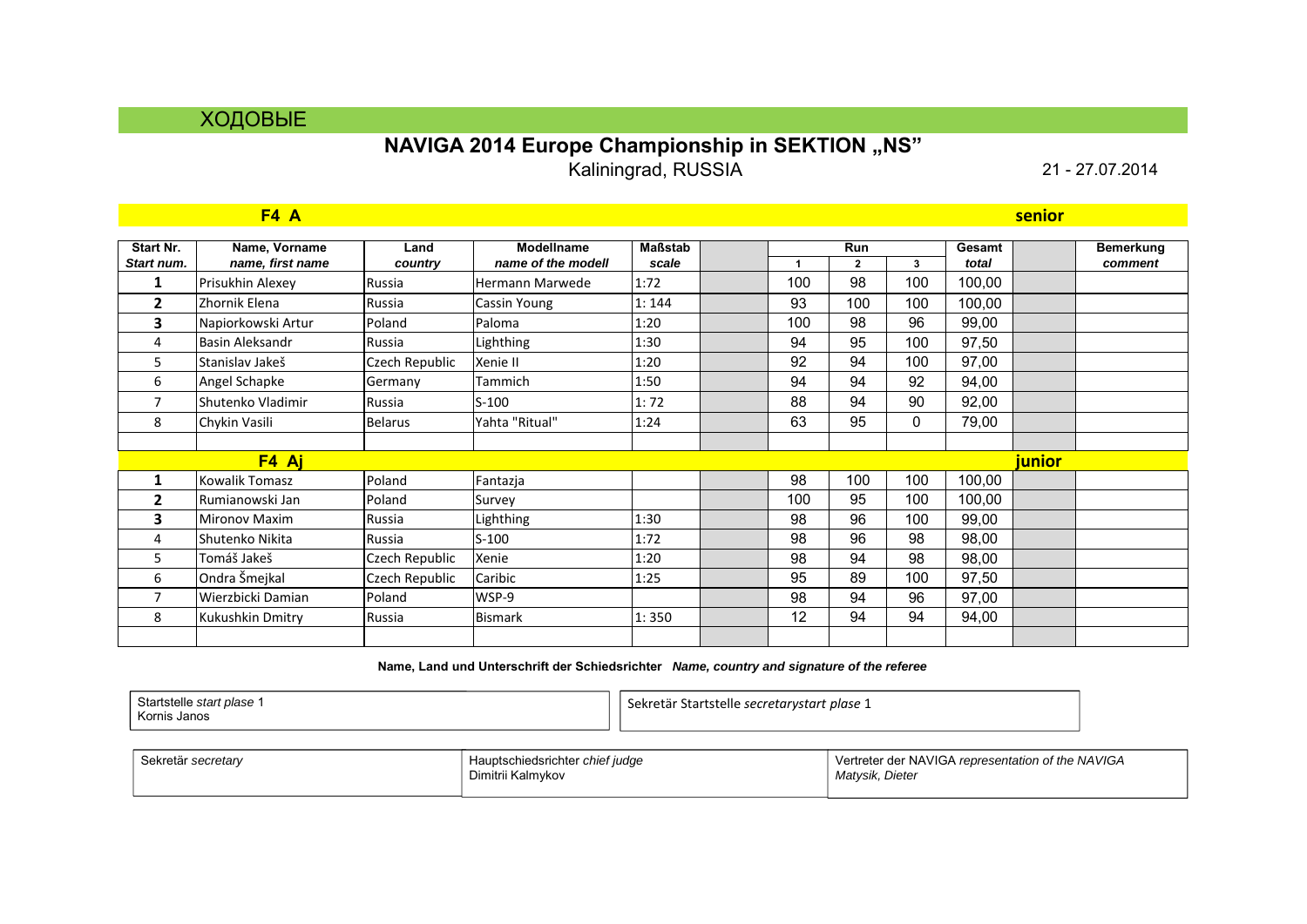## **NAVIGA 2014 Europe Championship in SEKTION "NS" Kaliningrad, RUSSIA** 21 - 27.07.2014

|              | F2B                   |                |                           |                |                   |     |                |     |        |        | <b>senior</b>    |
|--------------|-----------------------|----------------|---------------------------|----------------|-------------------|-----|----------------|-----|--------|--------|------------------|
| Start Nr.    | Name, Vorname         | Land           | <b>Modellname</b>         | <b>Maßstab</b> | <b>Constructi</b> |     | Run            |     | total  | Gesamt | <b>Bemerkung</b> |
| Start num.   | name, first name      | country        | name of the modell        | scale          | on                | 1   | $\overline{2}$ | 3   |        | total  | comment          |
|              | <b>Baburin Andrey</b> | Russia         | <b>MPK Poti</b>           | 1:50           | 93,33             | 94  | 100            | 100 | 100,00 | 193,33 |                  |
| $\mathbf{2}$ | Peter Sager           | Germany        | Schlachtschiff "Bismarck" | 1:200          | 98,00             | 92  | 93             | 87  | 92,50  | 190,50 |                  |
| 3            | Zhornik Vladimir      | Russia         | Destoryer "Otlychny"      | 1:112          | 96,33             | 94  | 93             | 94  | 94,00  | 190,33 |                  |
| 4            | Dubicki Czeslaw       | Poland         | <b>Straznik 5</b>         | 1:18           | 90,67             | 78  | 93             | 88  | 90,50  | 181,17 |                  |
| 5            | Sannikau Leanid       | <b>Belarus</b> | Schwalbe                  | 1:25           | 84,67             | 21  | 76             | 47  | 61,50  | 146,17 |                  |
|              |                       |                |                           |                |                   |     |                |     |        |        |                  |
|              |                       |                |                           |                |                   |     |                |     |        |        |                  |
|              | $F2$ Bj               |                |                           |                |                   |     |                |     |        |        | <b>junior</b>    |
|              | Kowalik Tomasz        | Poland         | <b>Kyter Patrolowy</b>    | 1:25           | 86,33             | 94  | 100            | 98  | 99,00  | 185,33 |                  |
| $\mathbf{2}$ | Shamko Alexey         | Russia         | Adler                     | 1:40           | 82,33             | 100 | 92             | 98  | 99,00  | 181,33 |                  |
| 3            | Tropnikov Vladimir    | Russia         | PSK "Adler"               | 1:41,5         | 91,33             | 88  | 92             | 84  | 90,00  | 181,33 |                  |
| 4            | lRumianowski Jan      | Poland         | Eskortowiec "Tobruk"      | 1:50           | 85,67             | 88  | 100            | 88  | 94,00  | 179,67 |                  |
|              |                       |                |                           |                |                   |     |                |     |        |        |                  |

| Schiedsrichter judge | Schiedsrichter judge 2 | Schiedsrichter <i>iudae</i> |
|----------------------|------------------------|-----------------------------|
| Chicherin Aleksev    | Barabara Pieczka       | Hüvös, Dr. Ferenc           |
|                      |                        |                             |

| Startstelle start plase 2 | Sekretär Startstelle secretarystart plase 2 |  |
|---------------------------|---------------------------------------------|--|
|                           |                                             |  |

| Sekretär secretary | Hauptschiedsrichter chief judge<br>Dimitri Kalmykov | Vertreter der NAVIGA representation of the NAVIGA<br>Matysik, Dieter |
|--------------------|-----------------------------------------------------|----------------------------------------------------------------------|
|--------------------|-----------------------------------------------------|----------------------------------------------------------------------|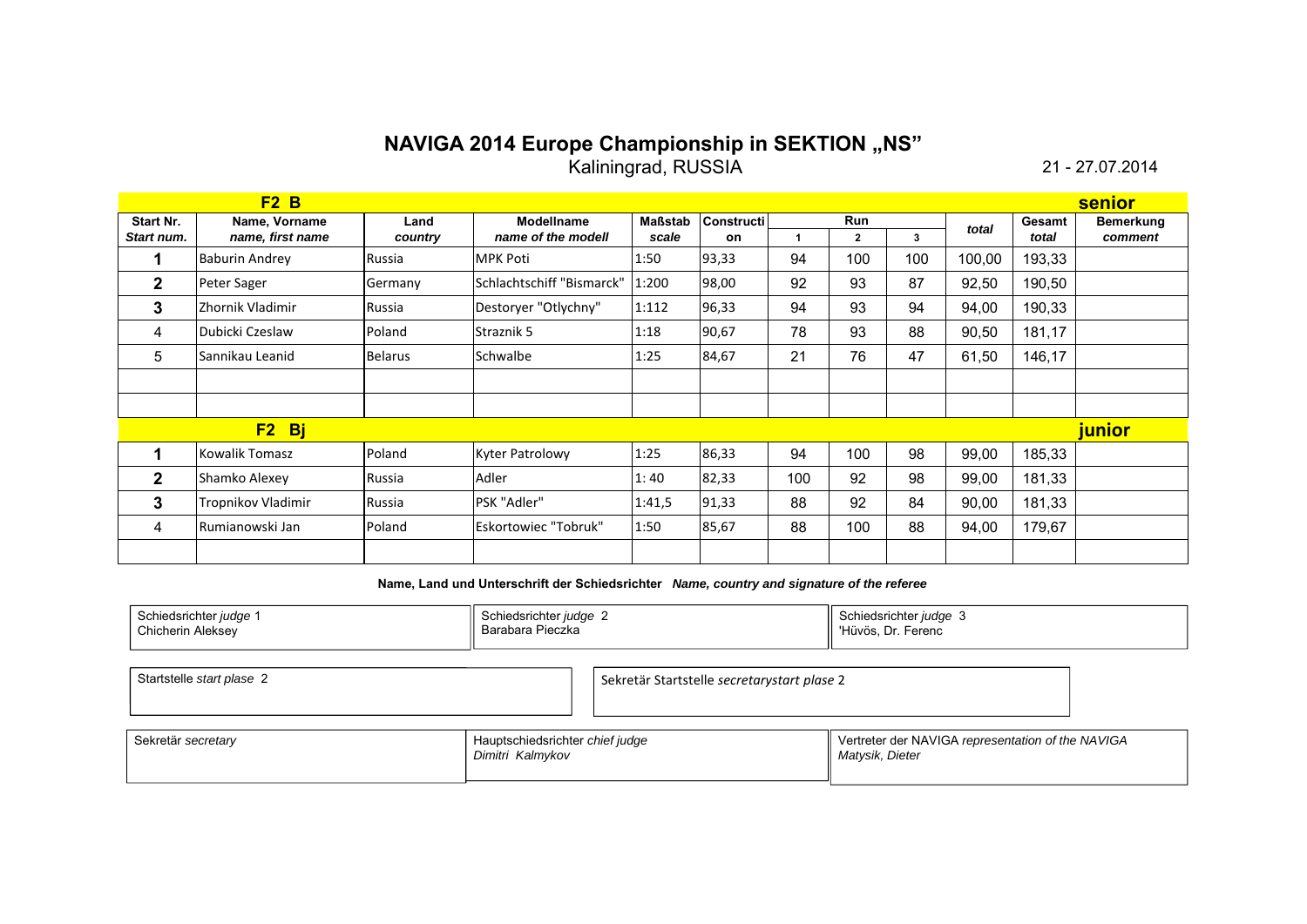## **Ходовые F4 B**

## **NAVIGA 2014 Europe Championship in SEKTION "NS"**

Kaliningrad, RUSSIA

21 - 27.07.2014

|                         | F4B                               |                 |                                         |                  |                          |     |                     |     |        |                 | senior               |
|-------------------------|-----------------------------------|-----------------|-----------------------------------------|------------------|--------------------------|-----|---------------------|-----|--------|-----------------|----------------------|
| Start Nr.<br>Start num. | Name, Vorname<br>name, first name | Land<br>country | <b>Modellname</b><br>name of the modell | Maßstab<br>scale | <b>Constructi</b><br>on. |     | Run<br>$\mathbf{2}$ | 3   | total  | Gesamt<br>total | Bemerkung<br>comment |
|                         | Chicherin Alexey                  | Russia          | Elke                                    | 1:36             | 95,33                    | 100 | 100                 | 100 | 100,00 | 195,33          |                      |
| $\mathbf{2}$            | Angel Schapke                     | Germany         | Resolve                                 | 1:48             | 95,00                    | 89  | 98                  | 100 | 99,00  | 194,00          |                      |
| 3                       | Ferenc Dr. Huvoc                  | Hungary         | Kalinin                                 | 1:200            | 96,00                    | 100 | 94                  | 94  | 97,00  | 193,00          |                      |
| 4                       | Stanislav Jakeš                   | Czech Republic  | Yorkshireman                            | 1:48             | 90,00                    | 96  | 100                 | 88  | 98,00  | 188,00          |                      |
| 5                       | <b>Grosul Andrey</b>              | Russia          | Bismark                                 | 1:200            | 97,67                    | 73  | 87                  | 87  | 87,00  | 184,67          |                      |
| 6                       | Napiorkowski Artur                | Poland          | <b>Yorkshireman</b>                     | 1:48             | 85,67                    | 98  | 98                  | 94  | 98,00  | 183,67          |                      |
|                         |                                   |                 |                                         |                  |                          |     |                     |     |        |                 |                      |
|                         | F4 Bj                             |                 |                                         |                  |                          |     |                     |     |        |                 | junior               |
|                         | Sinitsin Denis                    | Russia          | Smit Rusland                            | 1:33             | 87,00                    | 91  | 98                  | 98  | 98,00  | 185,00          |                      |
| $\mathbf{2}$            | Remney Artem                      | Russia          | St.Canuta                               | 01:50            | 90,33                    | 84  | 95                  | 84  | 89,50  | 179,83          |                      |
| 3                       | <b>Shemetov Egor</b>              | Russia          | Bremen                                  | 1:20             | 87,67                    | 87  | 89                  | 89  | 89,00  | 176,67          |                      |
| 4                       | Tomáš Jakeš                       | Czech Republic  | Falke                                   | 1:25             | 85,33                    | 87  | 83                  | 94  | 90,50  | 175,83          |                      |
| 5                       |                                   |                 |                                         |                  |                          |     |                     |     |        |                 |                      |

#### **Name, Land und Unterschrift der Schiedsrichter** *Name, country and signature of the referee*

| ⊾∼∽          | Schiedsrichter | Schiedsrichter <i>judge</i> |
|--------------|----------------|-----------------------------|
| າເedsrichter | ludae          | . .                         |
| ludae        | . .            | ۰.,                         |
| ווטט         | Valentin       | Alexander                   |
| Kornis Janos | . retiakov     | `znez.                      |
|              |                |                             |
|              |                |                             |

Startstelle start plase 2

*start plase* <sup>2</sup> Sekretär Startstelle *secretarystart plase* 1/2/3

| Sekretär secretary | Hauptschiedsrichter chief judge<br>Dimitrii Kalmykov | Vertreter der NAVIGA representation of the NAVIGA<br>Matysik, Dieter |
|--------------------|------------------------------------------------------|----------------------------------------------------------------------|
|                    |                                                      |                                                                      |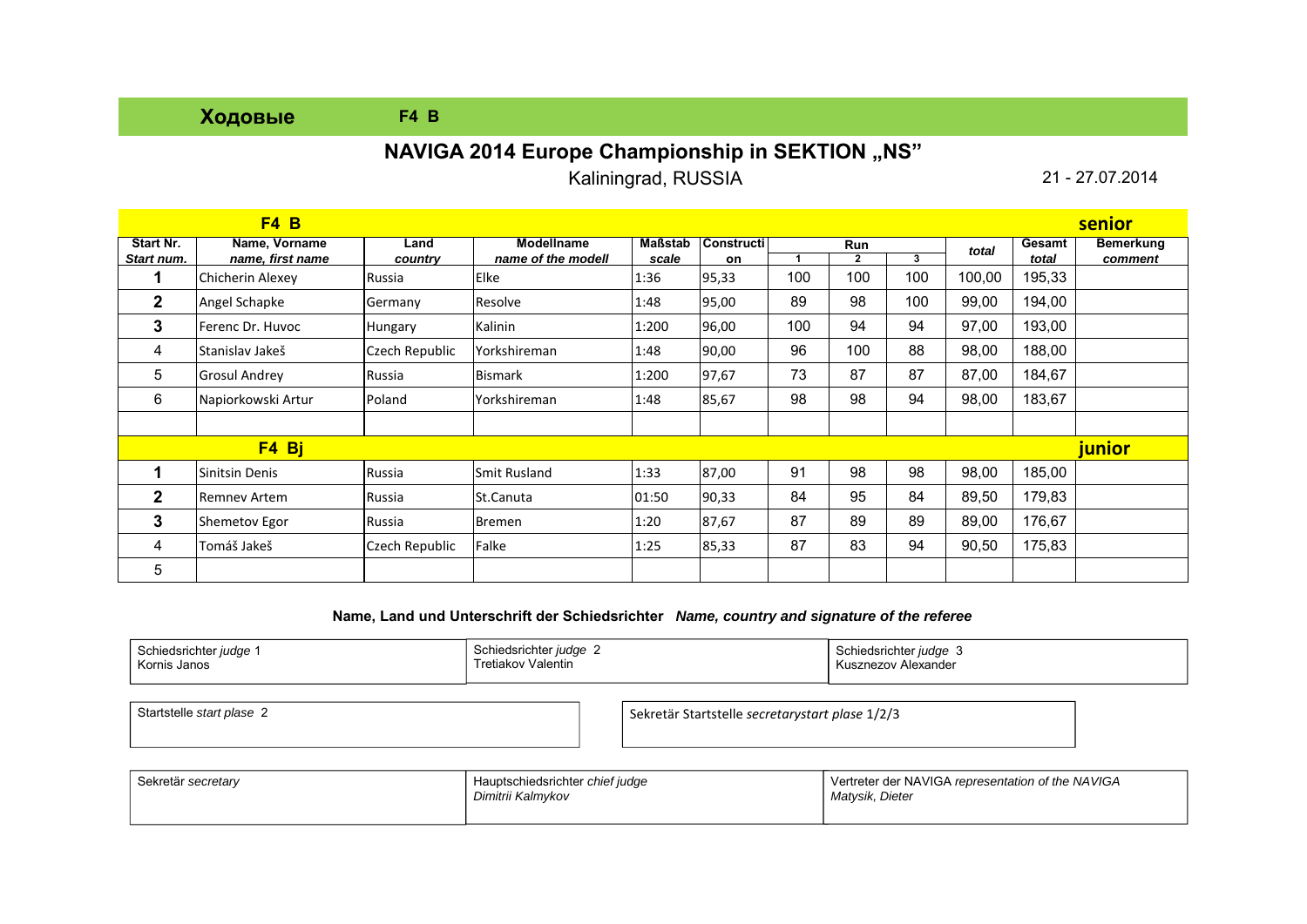|                            | ХОДОВЫЕ     | $F2$ C                                                 |                 |                 |
|----------------------------|-------------|--------------------------------------------------------|-----------------|-----------------|
|                            |             | Sekretärliste secretary list                           |                 |                 |
| Klasse:<br><b>Classes:</b> | <b>F2 C</b> | Wettbewerb:<br>competition:<br>Ort:<br>place:          | Datum:<br>date: |                 |
|                            |             | <b>NAVIGA 2014 Europe Championship in SEKTION "NS"</b> |                 |                 |
|                            |             | Kaliningrad, RUSSIA                                    |                 | 21 - 27.07.2014 |

|            | $F2$ $C$         |                |                                 |         |                   |    |            |    |       |        | <u>senior</u> |
|------------|------------------|----------------|---------------------------------|---------|-------------------|----|------------|----|-------|--------|---------------|
| Start Nr.  | Name, Vorname    | Land           | Modellname                      | Maßstab | <b>Constructi</b> |    | <b>Run</b> |    | total | Gesamt | Bemerkung     |
| Start num. | name, first name | country        | name of the modell              | scale   | on                |    |            |    |       | total  | comment       |
|            | Peter Sager      | Germany        | Kreuzer "Prinz Eugen"           | 1:150   | 98,00             | 98 | 100        | 94 | 99,00 | 197,00 |               |
| ŋ          | Ivanov Nikolav   | Russia         | fregat "Rush"                   | 1:75    | 89,67             | 84 | 92         | 98 | 95,00 | 184.67 |               |
|            | Shishkin Valery  | Russia         | Tagil                           | 1:00    | 95,33             | 95 | 78         | 83 | 89.00 | 184,33 |               |
| Δ          | Boda Aliaksei    | <b>Belarus</b> | superdestroyer "Le Terribl 1:75 |         | 91,00             | 89 | 96         | 88 | 92,50 | 183,50 |               |
|            |                  |                |                                 |         |                   |    |            |    |       |        |               |
|            |                  |                |                                 |         |                   |    |            |    |       |        |               |

### **Name, Land und Unterschrift der Schiedsrichter** *Name, country and signature of the referee*

| Schiedsrichter judge 1<br>Chicherin Aleksey | Schiedsrichter judge 2<br>Barabara Pieczka          |                                             | Schiedsrichter judge 3<br>'Hüvös, Dr. Ferenc                         |  |
|---------------------------------------------|-----------------------------------------------------|---------------------------------------------|----------------------------------------------------------------------|--|
| Startstelle start plase 1                   |                                                     | Sekretär Startstelle secretarystart plase 1 |                                                                      |  |
| Sekretär secretary                          | Hauptschiedsrichter chief judge<br>Dimitri Kalmykov |                                             | Vertreter der NAVIGA representation of the NAVIGA<br>Matysik, Dieter |  |

Ходовые **F2 <sup>А</sup>**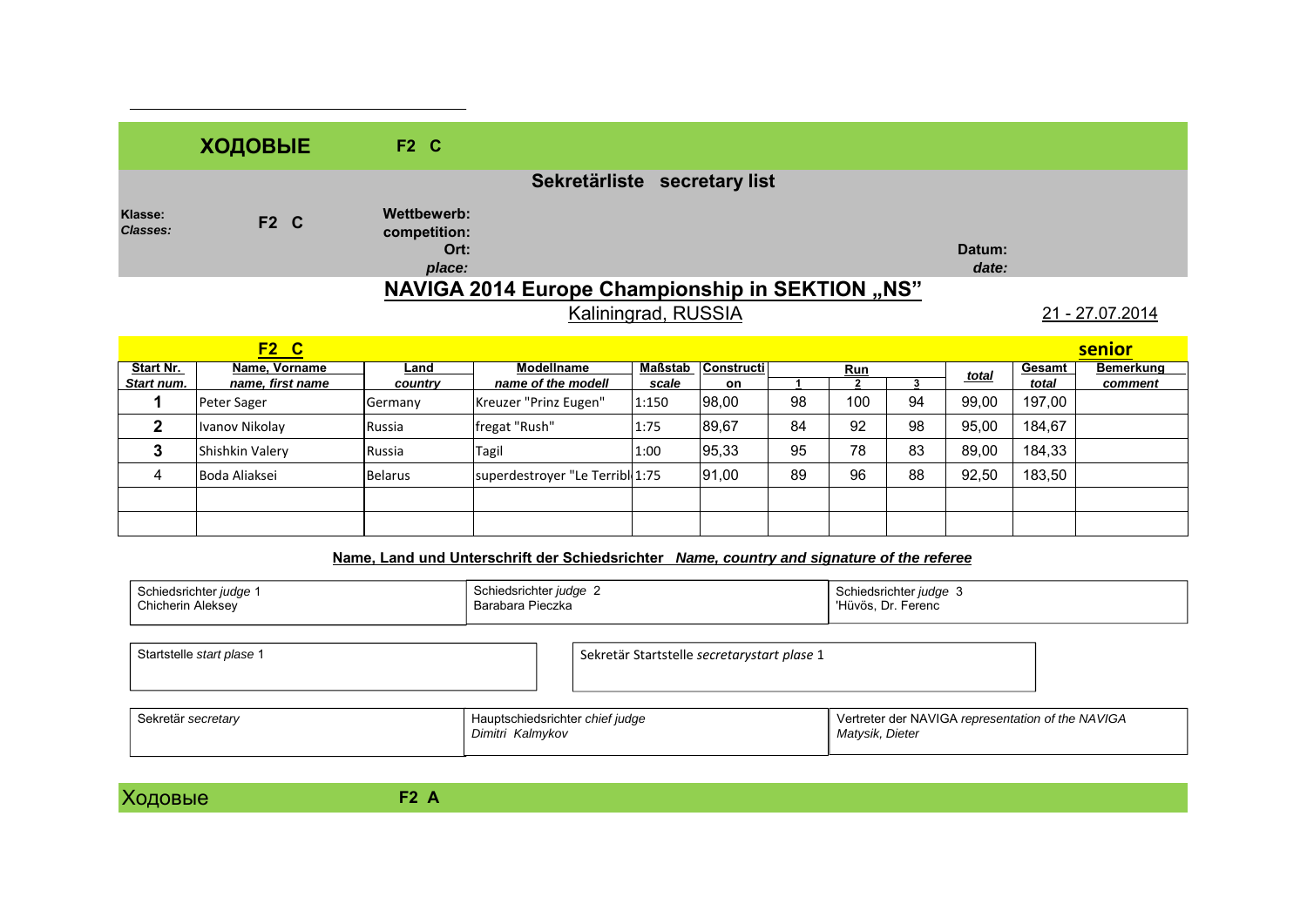## Kaliningrad, RUSSIA 21 - 27.07.2014

| F2A<br>senior  |                         |                |                        |                |                   |              |                |     |       |        |                     |
|----------------|-------------------------|----------------|------------------------|----------------|-------------------|--------------|----------------|-----|-------|--------|---------------------|
| Start Nr.      | Name, Vorname           | Land           | Modellname             | <b>Maßstab</b> | <b>Constructi</b> |              | Run            |     | total | Gesamt | Bemerkung           |
| Start num.     | name, first name        | country        | name of the modell     | scale          | on                | $\mathbf{1}$ | $\overline{2}$ | 3   |       | total  | comment             |
|                | Kononov Artemiy         | Russia         | Poisk                  | 1:50           | 98,33             | 93           | 95             | 100 | 97,50 | 195,83 |                     |
| $\overline{2}$ | Peter Sager             | Germany        | KSS "Angermunde"       | 1:100          | 97,00             | 95           | 100            | 94  | 97,50 | 194,50 |                     |
| 3              | Prisukhin Alexey        | Russia         | Dornbusch              | 1:68           | 96,67             | 92           | 98             | 92  | 95,00 | 191,67 |                     |
| 4              | <b>Butkiewicz Piotr</b> | Poland         | Szkwal                 | 1:25           | 91,00             | 98           | 100            | 95  | 99,00 | 190,00 |                     |
| 5              | Napiorkowski Artur      | Poland         | PT-34                  | 1:27           | 87,33             | 83           | 98             | 100 | 99,00 | 186,33 |                     |
| 6              | Zhornik Vladimir        | Russia         | Frigate "Neustrashimy" | 1:150          | 87,67             | 89           | 91             | 93  | 92,00 | 179,67 |                     |
|                | Gulev Igor              | <b>Belarus</b> | Torpedoboat "Dark"     | 1:30           | 88,67             | 90           | 74             | 92  | 91,00 | 179,67 |                     |
|                |                         |                |                        |                |                   |              |                |     |       |        |                     |
|                |                         |                |                        |                |                   |              |                |     |       |        |                     |
|                | $F2$ Aj                 |                |                        |                |                   |              |                |     |       |        | <mark>iunior</mark> |
|                | Kowalik Tomasz          | Poland         | Lilka                  | 1:25           | 84,00             | 98           | 95             | 95  | 96,50 | 180,50 |                     |
| $\mathbf{2}$   | Ivanchenko Dmitriy      | Russia         | <b>KFK V221</b>        | 1:35           | 75,33             | 84           | 94             | 78  | 89,00 | 164,33 |                     |
| 3              | Tropnikov Vladimir      | Russia         | Halni                  | 1:35           | 92,00             | 25           | 98             | 21  | 61,50 | 153,50 |                     |
|                |                         |                |                        |                |                   |              |                |     |       |        |                     |

| Schiedsrichter <i>judge</i><br>Chicherin Aleksey | Schiedsrichter judge 2<br>Barabara Pieczka | Schiedsrichter judge 3<br>'Hüvös.<br>Ferenc<br>Dr.<br>ப |
|--------------------------------------------------|--------------------------------------------|---------------------------------------------------------|
|                                                  |                                            |                                                         |

| Startstelle start plase 2 | Sekretär Startstelle secretarystart plase 2 |
|---------------------------|---------------------------------------------|
|                           |                                             |
|                           |                                             |

| Sekretär secretary | Hauptschiedsrichter chief judge<br>Dimitrii Kalmykov | Vertreter der NAVIGA representation of the NAVIGA<br>Matysik, Dieter |
|--------------------|------------------------------------------------------|----------------------------------------------------------------------|
|--------------------|------------------------------------------------------|----------------------------------------------------------------------|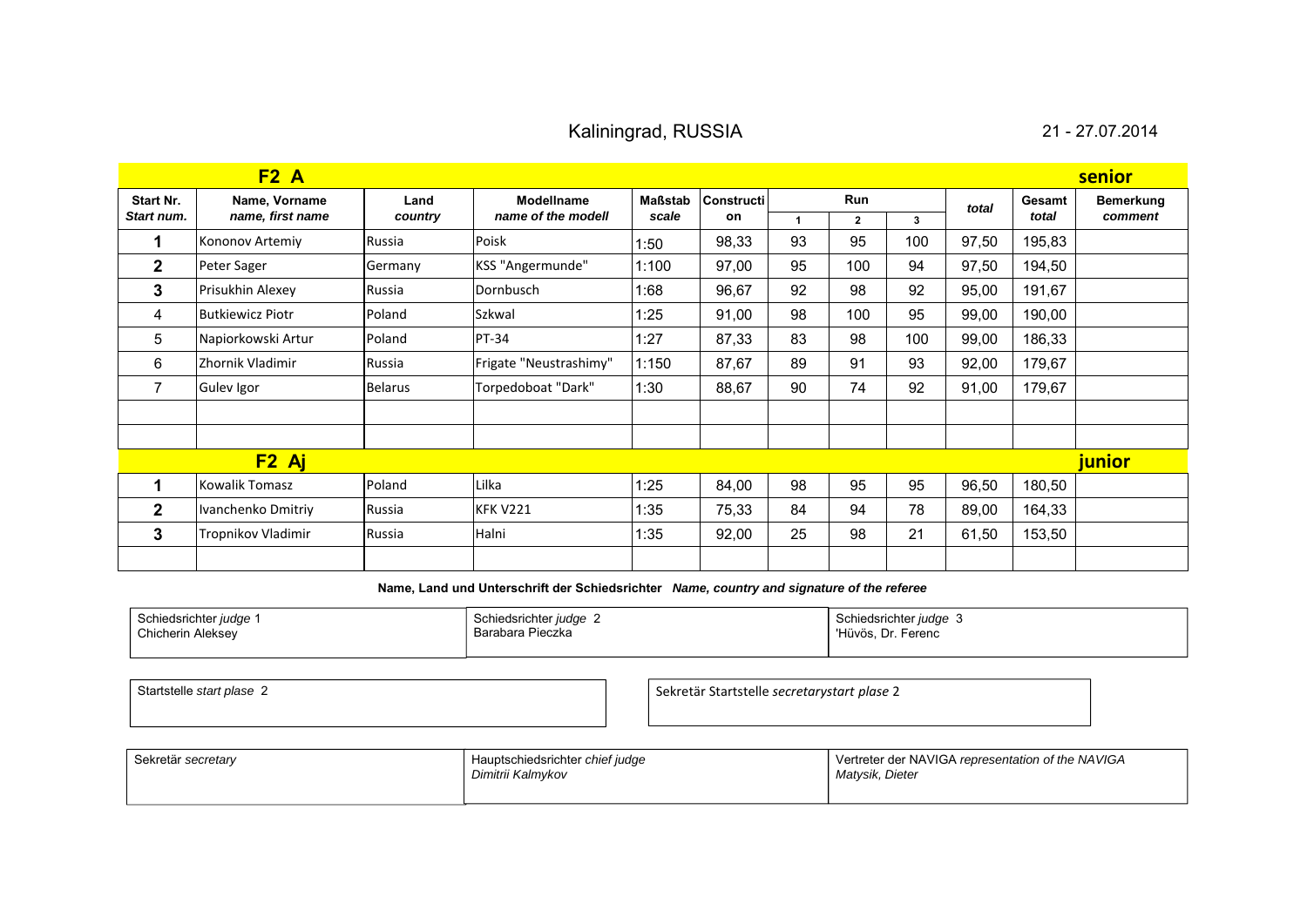# **NAVIGA 2014 Europe Championship in SEKTION "NS"**

Kaliningrad, RUSSIA 21 - 27.07.2014

|                         | F4 C                              |                 |                                         |                         |                         |     |            |     |        | senior          |                             |
|-------------------------|-----------------------------------|-----------------|-----------------------------------------|-------------------------|-------------------------|-----|------------|-----|--------|-----------------|-----------------------------|
| Start Nr.<br>Start num. | Name, Vorname<br>name, first name | Land<br>country | <b>Modellname</b><br>name of the modell | <b>Maßstab</b><br>scale | <b>Constructi</b><br>on |     | <b>Run</b> | 3   | total  | Gesamt<br>total | <b>Bemerkung</b><br>comment |
|                         | Peter Sager                       | Germany         | Zerstorer "Nastoychivy"                 | 1:200                   | 96,00                   | 89  | 100        | 100 | 100,00 | 196,00          |                             |
| $\mathbf{2}$            | Ferenc Dr. Huvoc                  | <b>Hungary</b>  | <b>Bismark</b>                          | 1:200                   | 97,33                   | 96  | 100        | 94  | 98,00  | 195,33          |                             |
| 3                       | <b>Baburin Andrey</b>             | Russia          | New Jersey                              | 1:350                   | 95,67                   | 100 | 90         | 98  | 99,00  | 194,67          |                             |
| 4                       | Zhornik Elena                     | Russia          | Lavallette                              | 1:350                   | 90,67                   | 100 | 48         | 100 | 100,00 | 190,67          |                             |
| 5                       | Volkov Vladimir                   | Russia          | Schnellboot Typ S-100                   | 1:35                    | 90,00                   | 96  | 100        | 94  | 98,00  | 188,00          |                             |
| 6                       | Lyskavets Aliaksandr              | <b>Belarus</b>  | Arizona                                 | 1:200                   | 89,00                   | 89  | 92         | 98  | 95,00  | 184,00          |                             |
|                         | Angel Schapke                     | Germany         | $U-201$                                 | 1:72                    | 84,67                   | 85  | 98         | 90  | 94,00  | 178,67          |                             |
| 8                       | Yevgeniy Tyutyunnik               | Russia          | Sovremenny                              | 1:200                   | 88,00                   | 83  | 95         | 78  | 89,00  | 177,00          |                             |
|                         |                                   |                 |                                         |                         |                         |     |            |     |        |                 |                             |
|                         | F4 Ci                             |                 |                                         |                         |                         |     |            |     |        | <u>junior</u>   |                             |
|                         | Shutenko Nikita                   | Russia          | $S-100$                                 | 1:72                    | 91,00                   | 93  | 98         | 100 | 99,00  | 190,00          |                             |
| $\mathbf 2$             | Sinitsin Denis                    | Russia          | Herman Marwede                          | 1:72                    | 91,00                   | 94  | 83         | 88  | 91,00  | 182,00          |                             |
| 3                       | Tulubenskii Aleksandr             | Russia          | Snowberry                               | 1:72                    | 87,33                   | 84  | 83         | 100 | 92,00  | 179,33          |                             |
| 4                       | Aksienov Vladislav                | Russia          | PT-596                                  | 1:35                    | 89,00                   | 78  | 84         | 83  | 83,50  | 172,50          |                             |
|                         |                                   |                 |                                         |                         |                         |     |            |     |        |                 |                             |

| Schiedsrichter | Schiedsrichter <i>judge</i> | Schiedsrichter judge 3 |
|----------------|-----------------------------|------------------------|
| <i>udqe</i>    | Fretiakov Valentin          | Alexander              |
| Kornis Janos   |                             | Kusznezov              |
|                |                             |                        |

| Startstelle start plase 1 | Sekretär Startstelle secretarystart plase 1 |  |
|---------------------------|---------------------------------------------|--|
|                           |                                             |  |
|                           |                                             |  |
|                           |                                             |  |

| Sekretär secretary | Hauptschiedsrichter chief judge<br>Dimitri Kalmykov | Vertreter der NAVIGA representation of the NAVIGA<br>Matysik, Dieter |
|--------------------|-----------------------------------------------------|----------------------------------------------------------------------|
|--------------------|-----------------------------------------------------|----------------------------------------------------------------------|